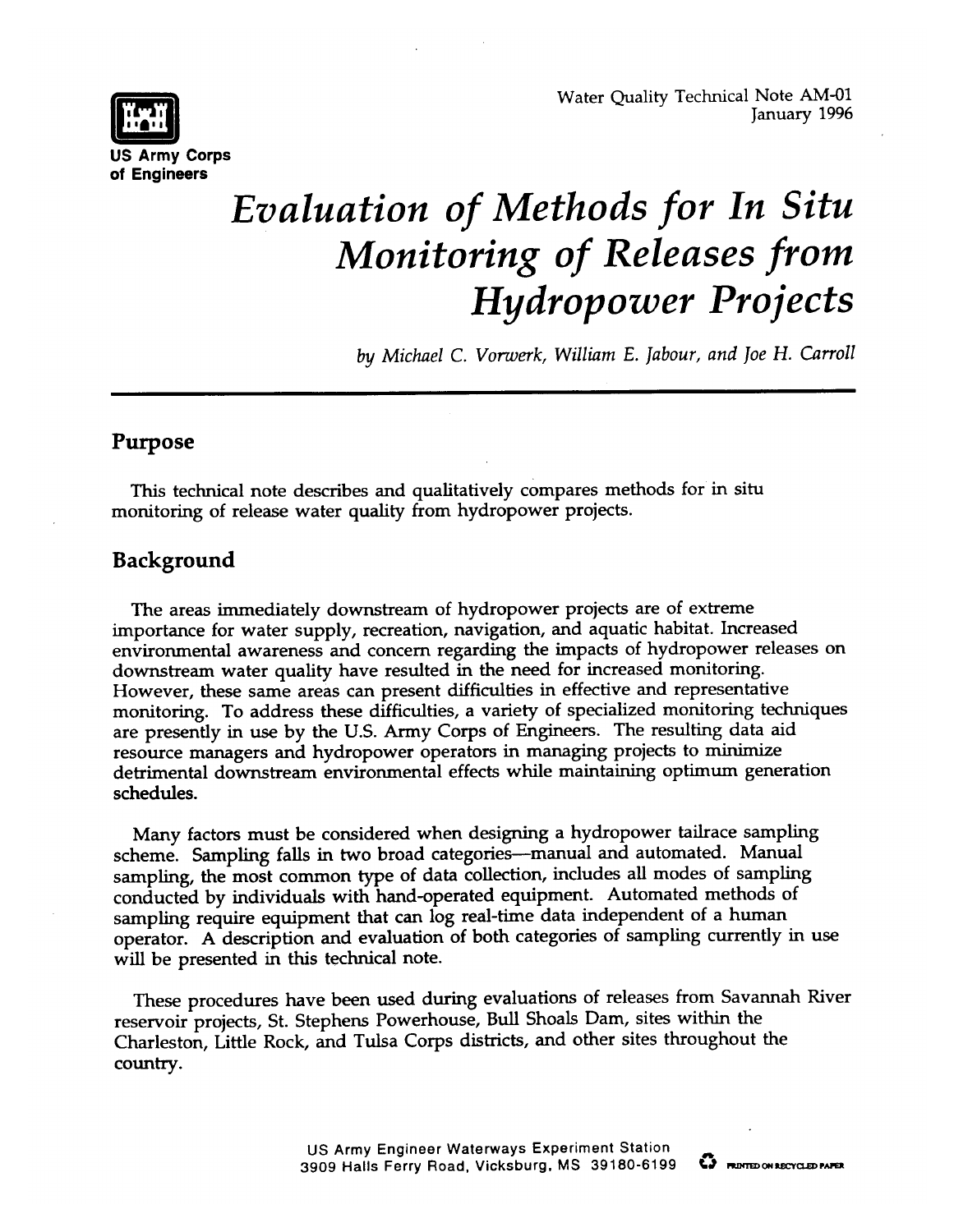The first step in monitoring water quality is gaining an understanding of the gradients and dynamics of the parameter of interest. Some parameters, such as temperature, are relatively conservative and change relatively slowly. Others, such as dissolved oxygen, can change quickly as the result of mechanical aeration, moderately fast due to biotic activity and chemical oxygen demand, or slowly from diffusion and temperature-related effects. Thus, the effectiveness of a monitoring location in meeting the needs of a manager depends greatly on the dynamics of the parameter of interest.

Typically, the principal parameters of concern in hydropower release water quality are temperature and dissolved oxygen concentration. Other parameters sometimes of interest include specific conductivity, pH, and turbidity. Both manual and automated sampling methodologies are effective in monitoring each of these parameters. In many situations, both methods are necessary to fully evaluate the release from a project.

Other important considerations include safety of technicians during calibration and use of the system and cost. Ideally, the system should be constructed with minimal cost, take advantage of the natural features of the dam and tailrace, and incorporate readily available off-the-shelf equipment and supplies.

A number of manufacturers offer equipment designed for water quality sampling. Equipment ranges from a basic instrument measuring only temperature and dissolved oxygen concentration with no logging capability, to extremely sophisticated models offering muhiparameter monitoring capabilities that can be deployed remotely and can log data for extended time periods.

Another critical decision is to determine whether a manual or remote sampling strategy will be most beneficial. Through an examination of both methods, one can decide whether one, or a combination of both, is most appropriate for the specific site and questions to be resolved.

# **Manual Sampling**

## **Description**

Manual sampling, whether done from the shoreline, bridge, or boat, is the method employed by most individuals and resource agencies in determining water quality conditions in lakes, rivers, and streams. Advantages of manual sampling include the possibility of examining many regions of questionable water quality within a large sampling area. Manual sampling can determine the origin of detrimental water quality, refuges of good water quality, and the vertical, horizontal, and longitudinal progression of water quality zones. Also, a single sampling instrument can be used to determine water quality throughout the entire study area, which is beneficial to those with financial restraints.

The equipment used for manual sampling can be as simple as a hand-held thermometer, but typically a multiprobe water quality sonde is used to provide greater information. A multiparameter sonde can be used to profile multiple depths and provide near-instantaneous measurements of temperature, dissolved oxygen, specific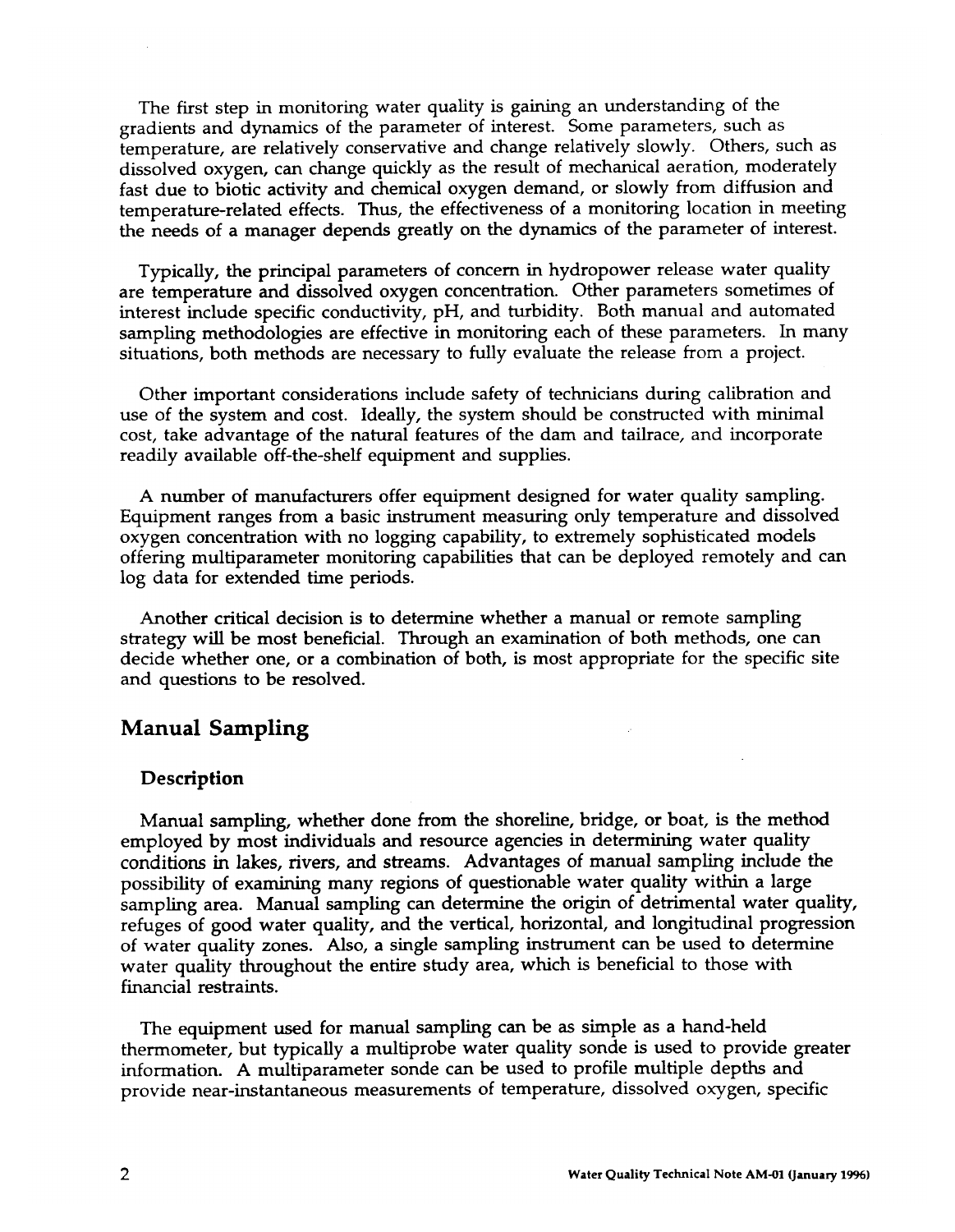conductivity, and pH. Equipped with a waterproof cable, the sonde is used to sample releases, tailraces, tailwaters, and reservoirs.

Prior to actual fieldwork, development of a carefully designed sampling plan is of the utmost importance. The plan should include a general survey of the study area, with more detailed work to answer the questions being considered. One component of a hydropower release monitoring study is to collect information on conditions in the upstream reservoir, typically through vertical profiling of the water column immediately upstream of the power intake openings. This allows the manager to examine the water quality conditions of water entering the dam, prior to release. Profiles along the upstream face of the darn will reveal any lateral heterogeneities in the lake that might result in variance in releases from different units.

Downstream manual profiling of hydropower releases can require different sampling approaches, depending on the information needs of the resource manager. Fixed-location temporal sampling requires the collection of multiple samples at a given point over a period of time. This affords an opportunity to observe rapidly occurring or short-term changes at a fixed location. Fixed-parcel temporal sampling requires the observer to sample the same parcel of water over time. For releases, this typically involves deploying an inert marker in the stream, then drifting along with the marker in a boat, and repeatedly sampling the same parcel of water over a period of time.

Spatial sampling involves the selection of stations in a longitudinal or lateral arrangement so that spatial patterns of water quality can be identified. This spatial array can then be sampled simultaneously to show the distribution of water quality throughout the region (a "smpshot" of water quality) or temporally to show the change or travel of some water quality parameter.

#### **Successful Example**

Work conducted in the tailwater downstream of West Point Dam, on the Georgia-Alabama border, illustrates the variety of sampling methodologies often necessary to answer release water quality questions (Figure 1). The study objectives were to determine the dynamics of water quality constituents in West Point Lake releases (Ashby, Kennedy, and Jabour 1992). Because of the variety and short time span of the studies required to explore the water quality of the release, it was determined that manual sampling was the best method for obtaining the required information. Automated sampling would be too costly and would not provide sufficient flexibility to conduct the various studies.

Vertical column **water quality profiles** of temperature, dissolved oxygen, pH, specific conductivity, and samples of other chemical parameters were collected in the West Point Lake forebay. These measurements provided information on inputs into the dam, and subsequently in the release and tailrace.

Individuals positioned at stations along the river sampled the tailrace prior to, during, and following release. Samples were collected at predetermined time intervals over the release cycle and included measurements of the above in situ parameters as well as water collection for chemical analysis. This sampling strategy provided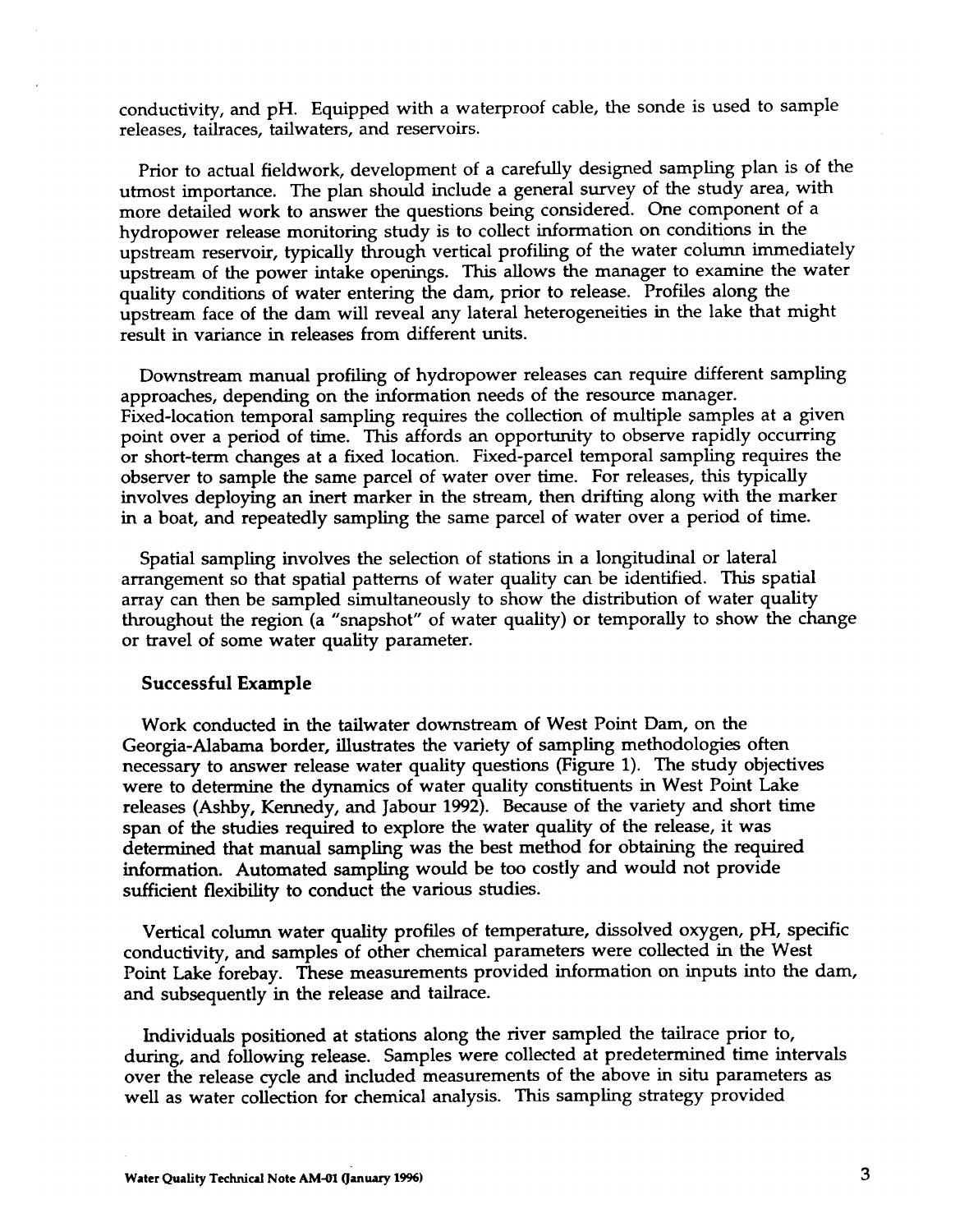"snapshot" records of water quality over the length of the tailrace, temporal records of change at each specific station with time, and temporal records of change of the spatial distribution of water quality. Thus, longitudinal and temporal trends in water quality were effectively monitored.

These samples showed the temporal and spatial degradation of water quality during release and the return to ambient conditions of water quality during release. The changes were primarily due to decreased dissolved oxygen concentrations in the water released from the dam, and subsequent re-oxygenation of water throughout the reach of the tailwaters (spatially) and throughout time (temporally).

A second team profiled surface-to-bottom water quality conditions along the downstream buoyline by boat, investigating lateral variability during release. Though the turbulent nature of tailwaters lends itself to being completely mixed, near-dam tailrace water quality often reflects lateral heterogeneities present in the forebay waters.



**Figure 1. Manual sampling locations for Chattahoochee River below West Point Dam**

Still another team conducted a time-of-travel study, drifting downstream at the same rate as a parcel of water. Through close interval sampling of in situ parameters and chemical constituents, changes within that parcel of water were recorded over time and distance.

The West Point Dam study illustrates several of the many release studies that can be undertaken using manual sampling techniques. The primary disadvantages of manual profiling are the labor-intensive nature of the sampling and the fact that the data are taken intermittently. Personnel must be present for data to be collected. When one is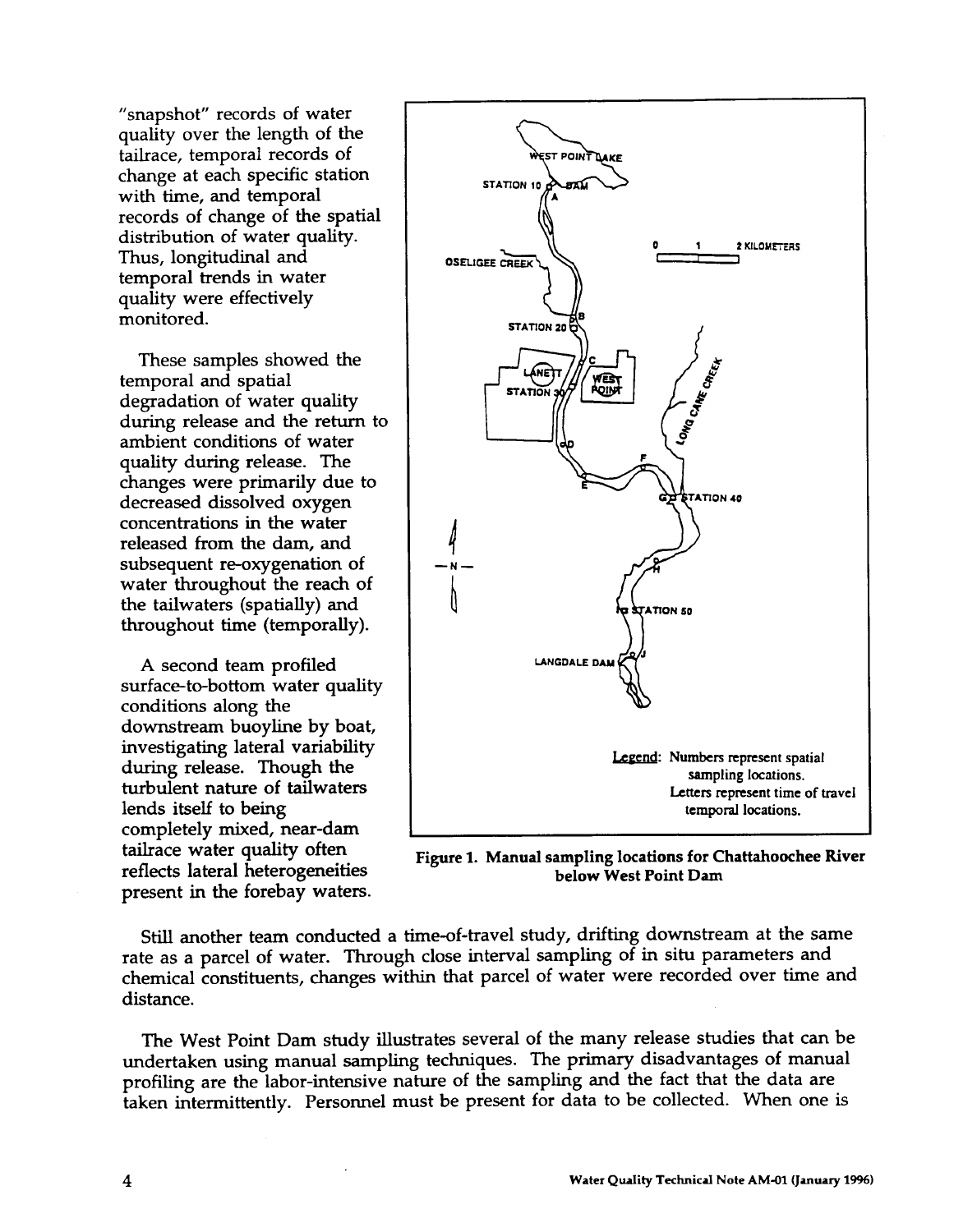concerned with trends over a season, or a longer period, it is often difficult to obtain a sufficient number of manual observations. Manual sampling is of great value in determining water quality at multiple depths and locations, such as was desired in the above study. However, it is not the best tool if close-interval or nearly continuous sampling is desired.

# **Automated Remote Monitoring**

#### **Description**

After determining the immediate area of concern within the tailrace through manua sampling, the resource manager will often require a continuous record of real-time water quality data as remedial procedures are employed to improve conditions. As these remedial procedures are implemented, a data set of ambient water quality conditions over time is required. Because of the close intervals required and the necessity of around-the-clock measurements, manual sampling techniques typically prove inadequate. In this situation, the best choice is an instrument that is capable of measuring the desired parameters and logs data remotely. The principal advantage to this design is in the ability of the instrument programmer to determine the desired sampling interval and the overall sampling period. Further, the operator can deploy and recover the data logger as a one-time occurrence, while still collecting a near-continuous data set. This freedom is extremely advantageous.

#### **Successful Example**

**The** tailrace of St. Stephens Powerhouse, located on the Cooper River Rediversion Canal in South Carolina, experienced midsummer fish kills during periods of nonoperation. These kills were believed to be caused by insufficient dissolved oxygen concentrations in the warm, nutrient-rich, and highly productive waters. Manual profiling was used to explore the dissolved oxygen dynamics in the tailwater. Data showed that anoxia developed within the near-dam bottom waters and progressed vertically and longitudinally, eventually encompassing the entire tailrace. This anoxia formation ultimately resulted in near-elimination of what had been a thriving tailrace fishery.

Analysis of the poor water quality conditions resulted in a monitoring and remediation plan. The tailrace was monitored daily via manual sampling from the wing wall near the powerhouse. When oxygen concentrations decreased to less than specified levels, the operator released the more highly oxygenated forebay water to flush the poor water from the canal. The volume of water released was equivalent to the volume contained in the canal, resulting in a near-complete replacement of water within the tailrace. The desired result was achieved; dissolved oxygen concentrations increased rapidly within the study area.

Manual sampling revealed that changes in dissolved oxygen concentrations followed a diel cycle, with concentrations reaching a maximum in midaftemoon during peak photosynthesis and a minimum during the early-morning hours of minimal photosynthetic activity. Thus, the most critical periods occurred when personnel were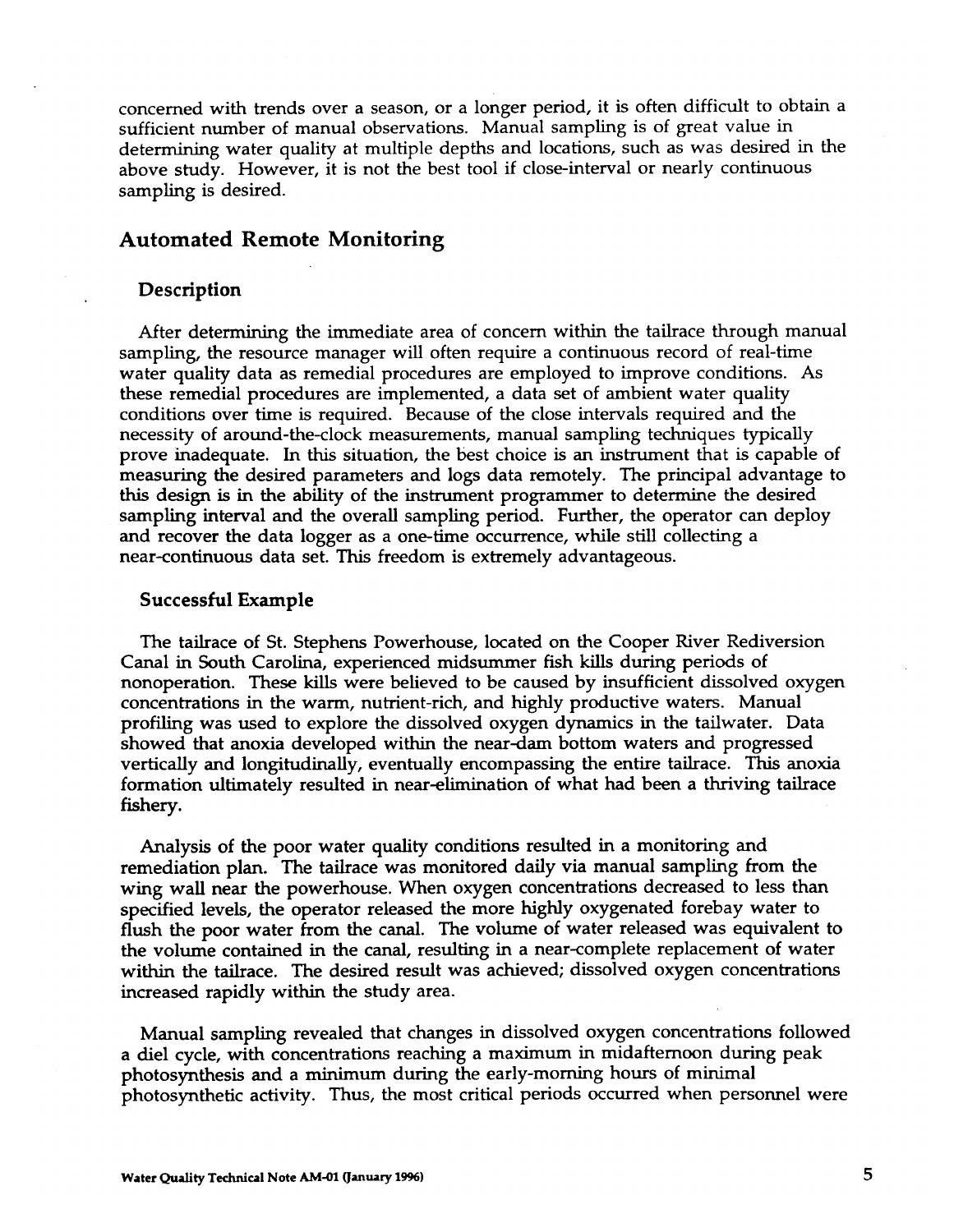unavailable for manual sampling. This resulted in the decision to install an automated remote **monitor system.**

The system was installed in a wet well on the wing wall of the powerhouse, with the water quality sonde approximately 1 m above bottom. The sonde was wired into the control room to a PC used to operate the sonde and to store data. Data were recorded at **l-h** intervals. Using this system, the nature of the diel fluctuations of dissolved oxygen dynamics was quantified. The resource manager found that daily fluctuations in dissolved oxygen concentrations were as great as 4.0 mg/L during periods of nonoperation, that is, periods where dissolved oxygen concentration was affected only by natural processes. This determination would have been difficult to achieve through manual monitoring techniques.

The continuous record of dissolved oxygen concentrations allowed the development of a remediation strategy dependent on the actual trends in dissolved oxygen and not on diel fluctuations. A plan was implemented to release lake waters when the dissolved oxygen concentration decreased to less than a specified concentration for a period of 8 hr or longer. This provided enough time for natural cycling to correct any deficit, while still remediating if a deleterious trend in water quality was detected. The details of this system are presented in Water Quality Technical Note CS-01 (Vorwerk and Carroll 1995).

This example shows how a single automated monitor system can be used to reflect the water quality of a large area. Because the area being sampled is at a fixed location and depth and comprises only a small percentage of the entire sample area, the utmost care must be used in determining the location and depth of the remote logger, that is, the representativeness of the sampling location. To determine trends over a larger areas, often more logging instruments must be used.

## **Representativeness of a Sample Location**

**Automated remote monitoring deployments inherently require a fixed sample location. Therefore, instrument location is critical to ensure that sampled water is representative of the body of water in question.** Manual sampling procedures are most often used to determine this location.

Determining the representativeness of various potential monitoring locations is typically the most difficult task for a resource manager. Experience in manual monitoring provides much insight into finding representative locations. This technical note explores many possibilities, illustrating locations representative and nonrepresentative of releases. It is essential to collect data that are not biased, that is, data collected from water that is not release water but a mixture of release water and some other water. Some sources of this bias are listed below.

- Monitoring release from one unit when several are operating, with lateral heterogeneities existing in the forebay.
- Collecting water within the dam from a location that does not provide completely mixed sample water (heterogeneities cawed **by vertical** stratification in the forebay).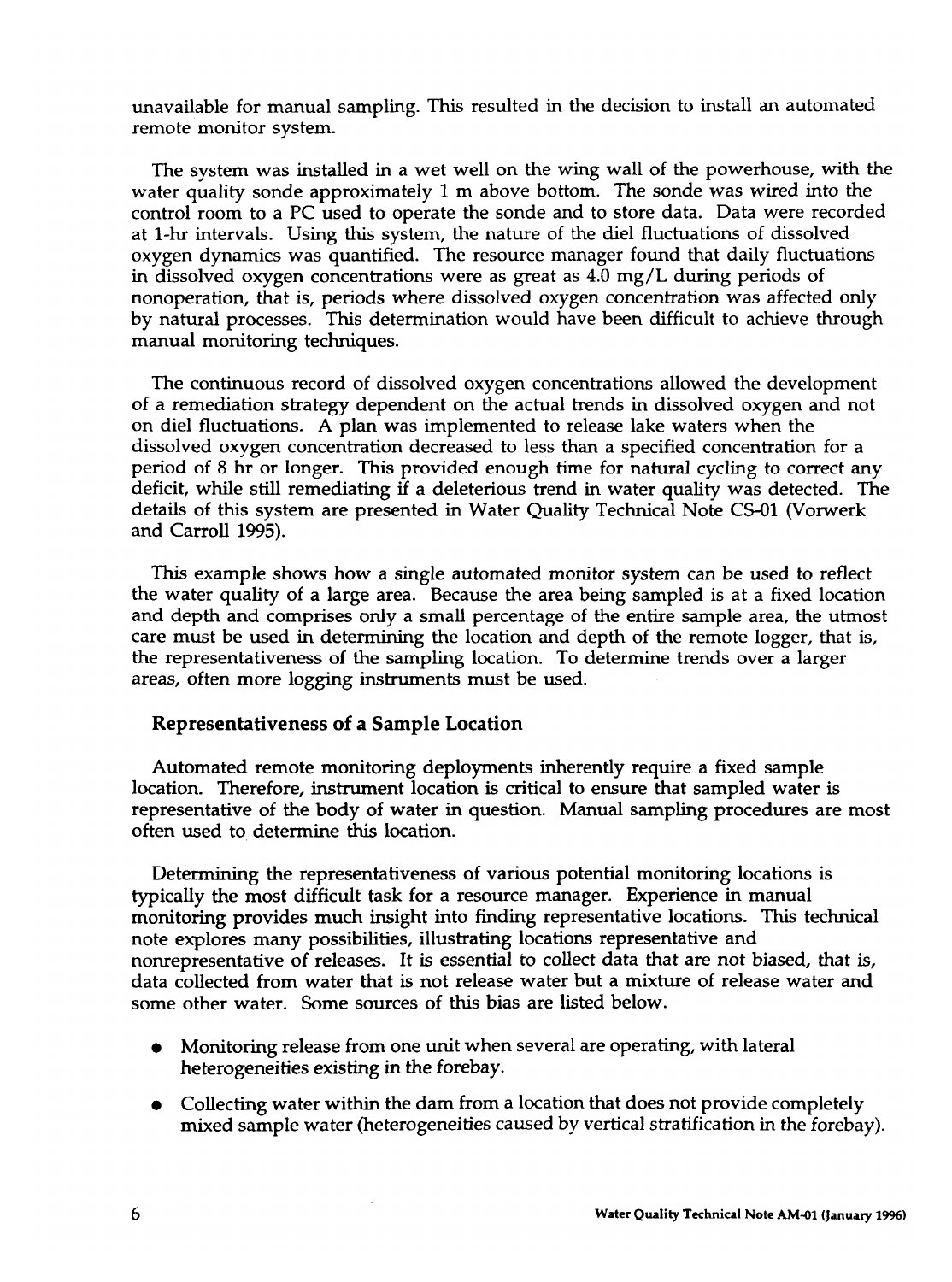- Collecting samples downstream of the dam which are affected by eddy currents returning downstream (not release) water to the monitor location.
- Monitoring the release from a location where all dam-induced processes are not complete (for example, turbine aeration and boil aeration).
- Monitoring the release from a location distant enough from the dam that photosynthesis and respiration influence the sample water. In shallow tailwaters, primary production can contribute large amounts of oxygen to the release.

In some cases, the optimum location (that which best represents the release or answers the question of interest) is not feasible for deployment because of limited access or equipment constraints. In these situations, careful consideration must precede the selection of an alternate location. The following discussion illustrates possible locations through short case studies and examples. The advantages and disadvantage of each deployment and equipment type are discussed. The locations include lake forebay, penstock, draft tube, and tailwater deployments (Figures 2 and 3).



**In-Lake Logging Units**

used to determine water quality ( conditions in the near-dam **1** region of a lake. These data reflect water quality condition  $\mathbf{r}$ used to predict release values dissolved oxygen concentration ( cable suspended from an In-lake logging units can be prior to release and can be A typical setup includes one or more water quality sondes measuring temperature, specific conductivity, and pH. The sondes are attached to a mchored buoy. This system an provide a continuous record of water quality :onditions in the forebay. However, one drawback is the

**Figure 2. Plan view of darn monitoring locations**

lack of accessibility to the sondes for data downloading and maintenance, which results from the need for a boat and windlass large enough to retrieve the buoy, anchor, and sondes. Also, the operator cannot access real-time data.

Because in-lake water quality changes slowly (scale of days to weeks), it is typically adequate to use a boat crew and manual sampling to determine forebay conditions on a routine schedule. This manual system is used at Richard B. Russell Lake to provide data for predicting release dissolved oxygen concentrations. A more versatile but costlier alternative is to use a radio-linked data transmitting station mounted on a buoy. The water quality sondes can be connected to the radio transmitter, which allows the operator to view real-time information and to transfer data.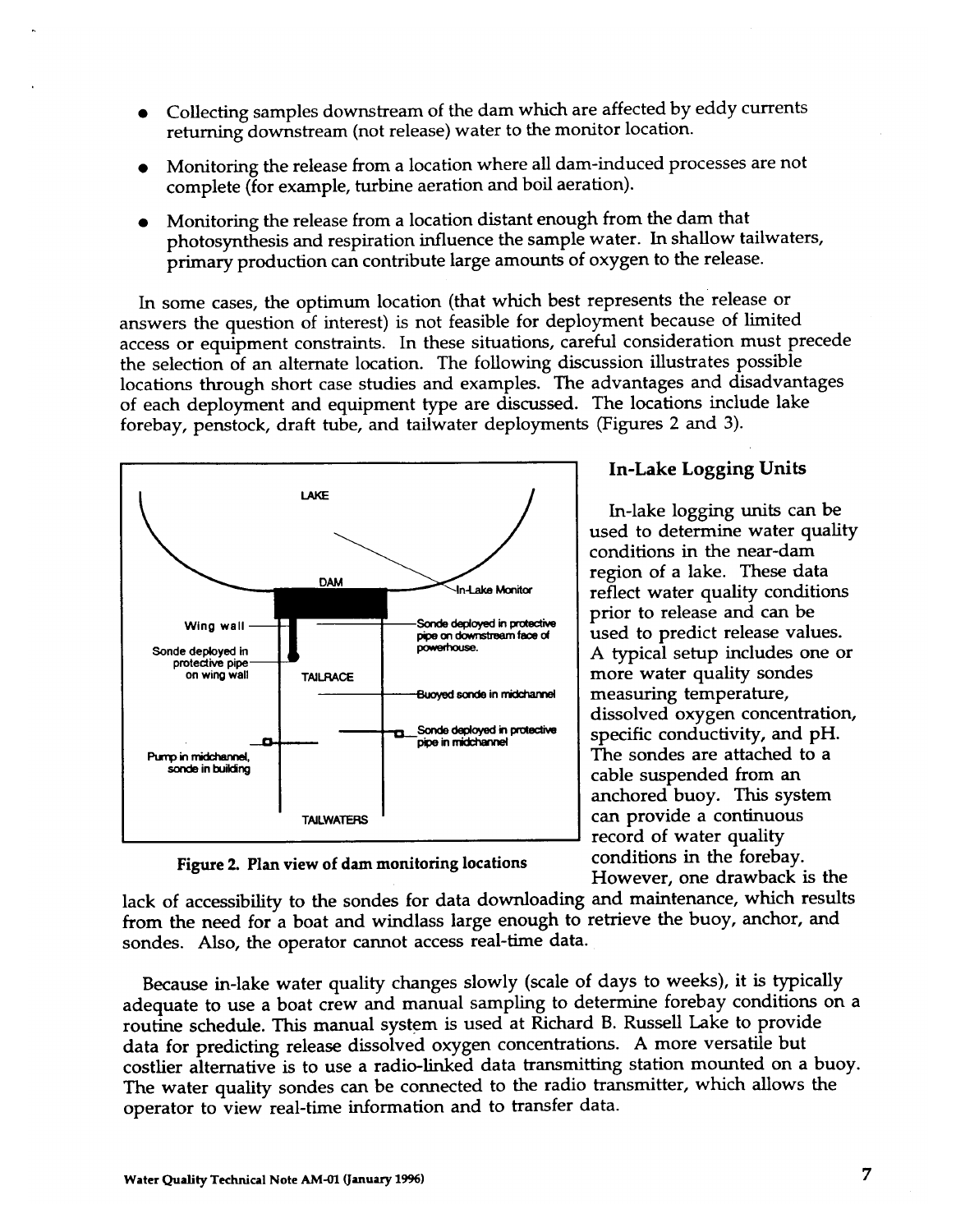

**Figure 3. Cross section of dam monitoring locations**

# **In-Lake Automated Profilers**

**In-lake automated profilers developed** by Duke Power are presently undergoing testing (personal communication, John Knight, Duke Power, Huntersville, NC). These prototype units are self-contained lake-profiling, data-recording, and transmitting stations. These stations automatically lower a water quality sonde to specified depths and intervals, providing a continuous record of lake water quality conditions. The units are connected to cellular phones, allowing data to be downloaded remotely via modem. Thus, real-time in-lake water quality data are available. While this type system may become standard in the future, current drawbacks include no commercial production, significant initial purchase costs, and vandalism problems.

# **Tapping Water from Penstock**

The first post-dam locations to consider for sampling are the dam's penstocks, if equipped with ports for sampling water. These ports can be plumbed to water quality sondes equipped with flow-through cells. This location is useful in determining penstock intake water quality conditions prior to any effects, such as turbine venting, that result in increased dissolved oxygen concentration in the downstream releases. However, some studies performed by Jim Ruane of the Tennessee Valley Authority and Steve Wilhelms of the U.S. Army Engineer Waterways Experiment Station have shown that if the forebay waters are not homogeneous, as is the case during stratified conditions, water sampled from the penstock may not be well mixed and thus not representative of the release. The taps are plumbed into a water quality sonde flow-through cell. The sonde can be connected to a data-recording and sonde control computer, or to a radio or satellite link if the dam is a remote site.

This type of monitoring system has been installed at Bull Shoals Powerhouse. It provides information about intake water quality prior to turbine venting. The access provided to real-time data is often critical in maintaining the downstream White River trout fishery.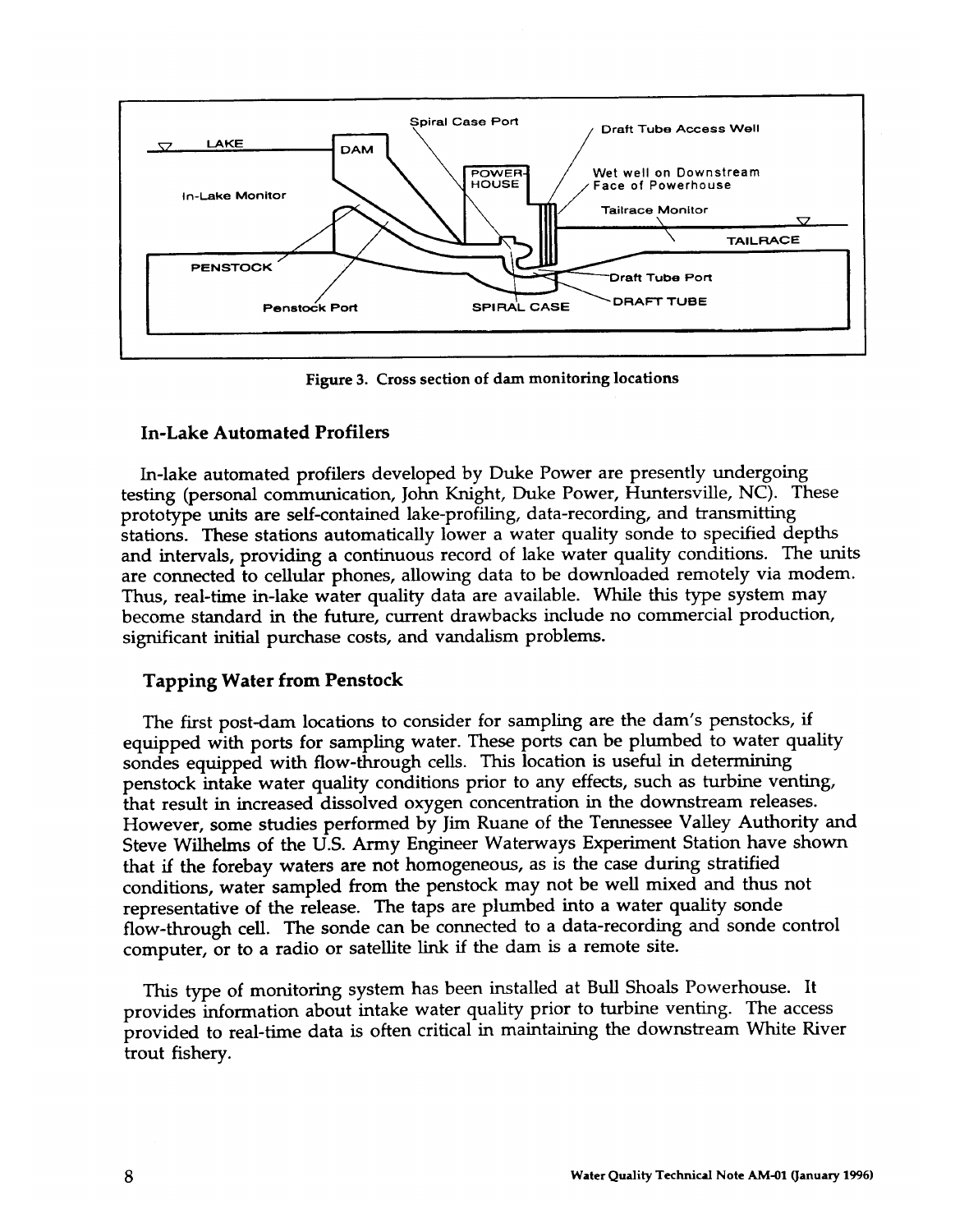#### **Tapping Water from Spiral Case**

Taps from the spiral case can provide information about near-turbine water quality. Often, cooling water for the generators is drawn from the spiral case. A typical installation directs water from a cooling line into a water quality sonde flow-through cell. Because of the mixing effect of the turbine and the additional travel time or distance from the face of the dam, water is assumed to be well mixed by this point and representative of the intake water. In the absence of turbine venting processes, this water should be representative of the release. However, if turbine venting is occurring, the effects of aeration are not complete by the time the water passes through the spiral case. This installation also provides easy real-time access to water quality information. This system was used at Richard B. Russell dam to monitor release dissolved oxygen concentrations.

#### **Plumbing to Central Location**

Water from the cooling line of each unit (as in the above example) is plumbed via solenoid-controlled valves to a central mixing chamber. The solenoid switches allow waterflow from each unit only during turbine operation. Because units contribute water to the mixing chamber only during respective turbine operation, a representative release can be sampled through this installation. Thus, any lateral heterogeneities present in the forebay are proportionally sampled. Drawbacks to this system are the cost and time necessary to install the piping, solenoids, and mixing chamber. Benefits, beyond the laterally representative sampling, include the ability to use a single sonde to monitor the release from all units. This eliminates any cross-calibration problems that could occur if multiple sondes were used to monitor multiple units. Installation costs, therefore, could be offset by moneys saved in purchasing a single sampling instrument. Further, since the operator must communicate only with one sonde, data collection and communication are minimized.

As in the above example, this method is not appropriate if any turbine venting or other water quality alteration occurs downstream of the turbine. This setup allows real-time data access and is presently in use at Richard B. Russell dam.

## **Tapping Water from Draft Tube**

Water can be tapped from the draft tube, typically through ports immediately below the turbines. The water is plumbed to a sonde with a flow-through cell and passed to a drain. Because of the proximity of the turbine, travel time is insufficient for changes due to turbine action (for example, turbine venting in the water). This location is typically accessed in the penstock gallery, and thus the damp environment maybe inhospitable to electronic equipment. Because of these drawbacks, this location, while allowing real-time access, is not recommended for most purposes.

## **Draft Tube Access Port**

The draft tube access port is located on the draft tube deck. This port is designed to allow access to the draft tube after dewatering. Using a wet well, a sonde can be deployed in the access port and used to record water quality of the release. This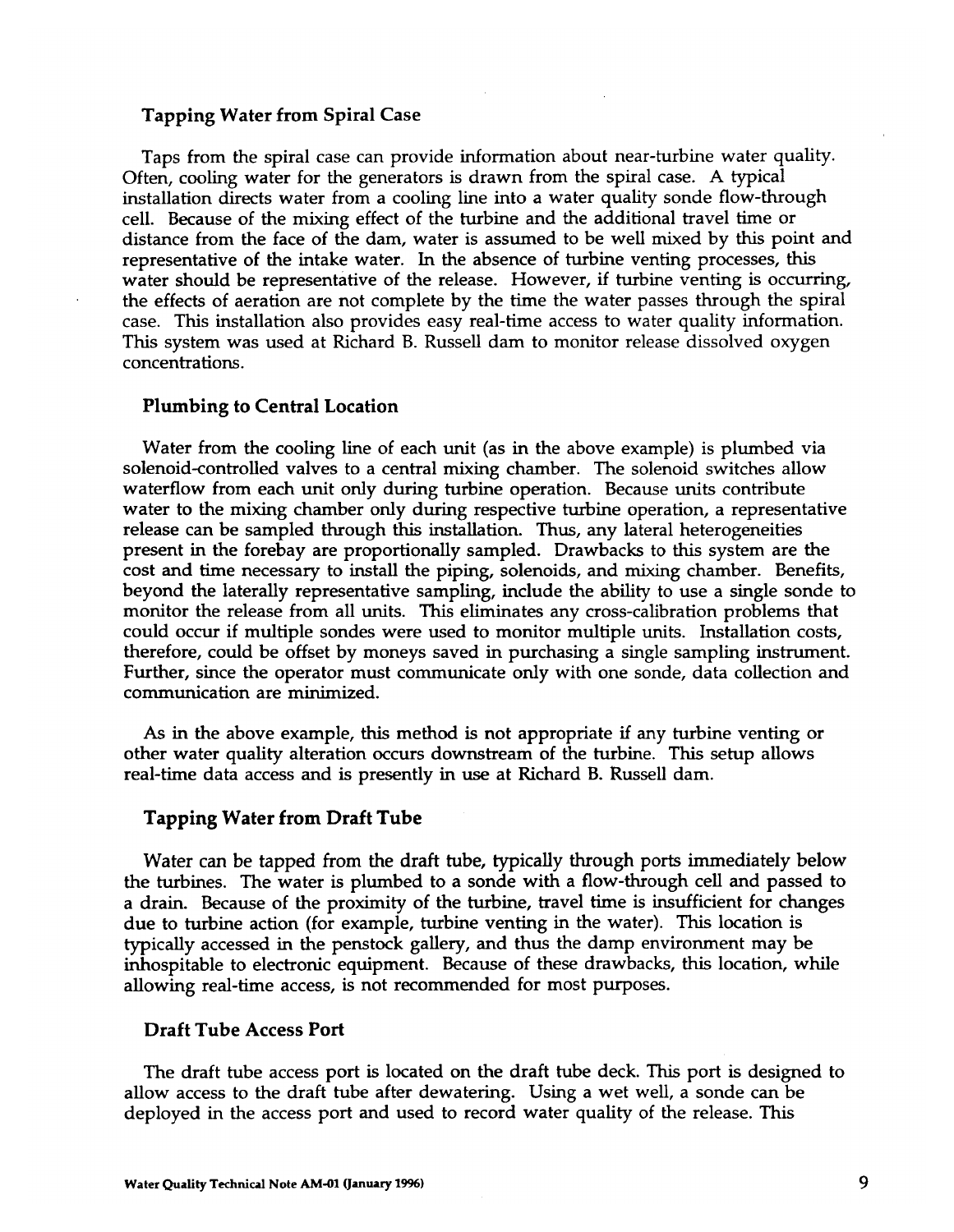location is sufficiently distant from the turbines so that most changes due to turbine venting can be detected. The sonde is typically wired directly into the powerhouse, where a data collection and sonde control computer is located. Thus, the operator has real-time access to information. The advantages of this location include ease of installation and access, representativeness of release water quality, and relatively low cost. Drawbacks are that aeration due to post-powerhouse processes, such as boil or weir aeration, is not measured. This system, in conjunction with a penstock monitor, is used at Bull Shoals Dam to determine the efficiency of turbine venting.

## **Downstream Face of Dam**

Some post-powerhouse processes can be monitored by mounting a protective pipe vertically on the downstream face of the dam. The lower section of pipe is perforated to allow water access to the sonde sensors. Use of a pipe, instead of strapping the sonde to the face of the powerhouse, allows the sonde to be easily retrieved. In this installation, the sonde is lowered into the pipe and wired directly into the powerhouse, where a data collection and sonde control computer is located, allowing real-time data access. Drawbacks include a relatively difficult installation (divers must attach the wet well to the powerhouse face) and nonrepresentative data during periods of nonoperation of immediately adjacent units. When generation is composed of units not adjacent to the wet well, swirling eddy currents of tailrace or tailrace/release water may be measured. The tailrace of Richard B. Russell Lake is presently being monitored with a string of thermistor cables located in a wet well mounted on the downstream face of the powerhouse.

## **Sonde Deployed in Midchannel**

A data logging sonde can be deployed, via buoy and anchored cable, in the full flow of releases. If a sonde is located downstream a sufficient distance, a representative portion of each releasing unit may be monitored. If the release does not fill the channel (plug flow), return currents can be entrained into the release causing the sonde to sample a mixture of release and other water, that is, the sonde monitors nonrepresentative water. Because of the midchannel location, this deployment necessitates a boat for retrieval and data downloading. Retrieval may be difficult or potentially hazardous during release, and real-time data access is not possible. The greatest advantages are ease of deployment and low installation cost, making this type deployment desirable for limited budgets and short-term studies.

# **Sonde in Protective Pipe on Wing Wall or Bank**

A sonde can be deployed in a protective pipe mounted on a wing wall of the tailrace. This deployment allows the resource manager to monitor water in which most post-powerhouse effects (boil aeration, turbine venting) have occurred. The sonde communications cable is typically wired into the powerhouse, where real-time data can be accessed by the operator. This location can also be used to monitor tailwater conditions during periods of no release. One drawback of this location is that, if multiple turbines are present, the water quality of the unit nearest the wing wall mav be the only one accurately monitored. Thus, any lateral heterogeneities in release would not be represented. This location can also be affected during generation by eddy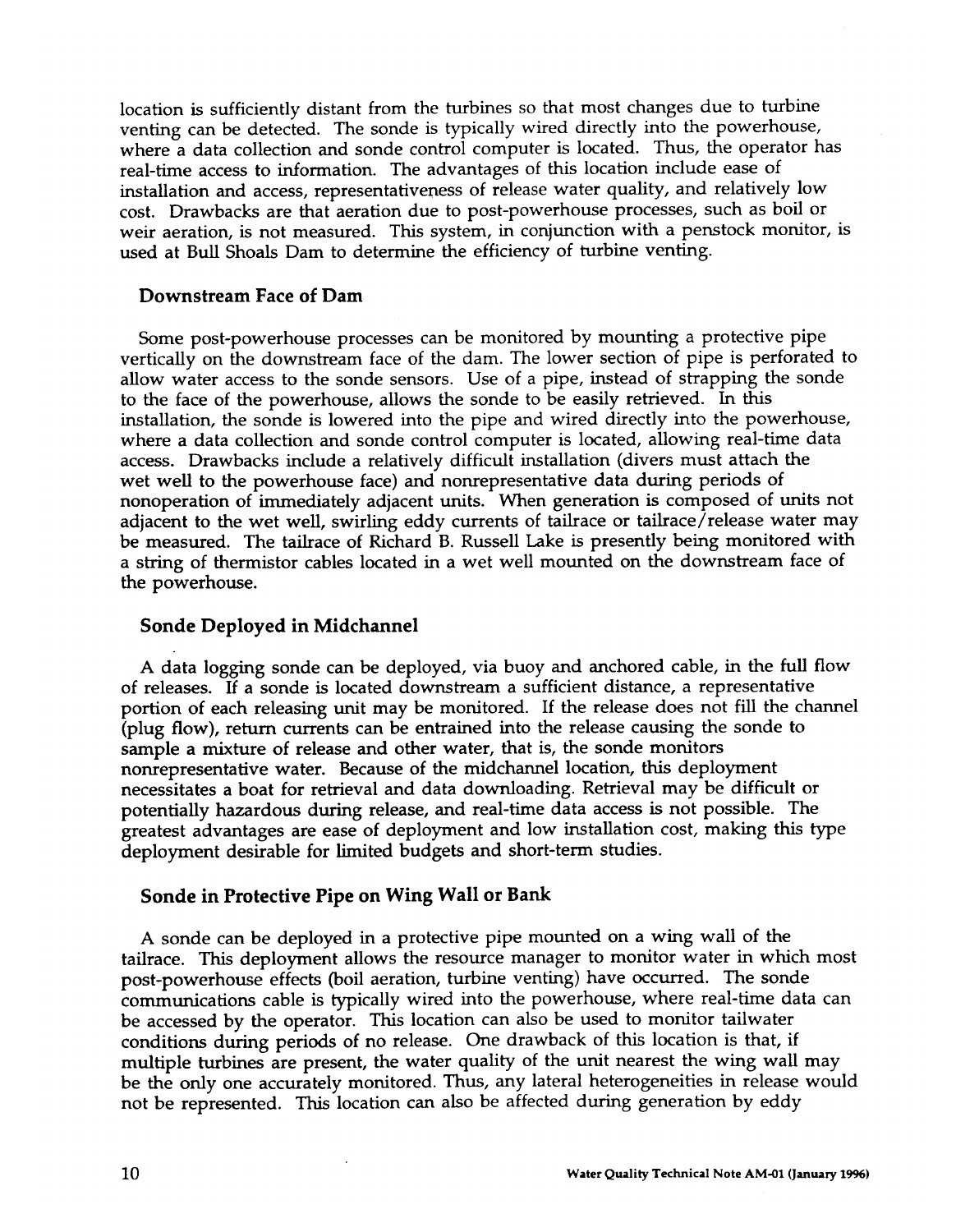currents when the unit nearest the wing wall is not operating. A wing wall deployment is in place at St. Stephens Powerhouse (as detailed earlier in this technical note) and at Norfolk Dam.

## **Sonde Deployed in Protective Pipe in Tailwaters**

For this deployment, the sonde is placed in a near-horizontal protective pipe extending into midstream. The end of the pipe is perforated to allow water to flow across the sonde sensors, while protecting the sonde from physical damage. The data cable runs out of the pipe to a terminal that is housed in a weatherproof case. The terminal can be satellite or modem linked to a data-recording computer. Another option is to run the data communications cable directly to a computer that is housed in a nearby structure or building. The computer can be remotely accessed via modem for real-time data. The advantages of this deployment are that the sonde is deployed centrally in the current, and the water sampled is representative of the tailwaters. The disadvantages are difficulties in deploying the sonde, increased fouling of the probes, and risk of vandalism. Further, if return eddy currents are present or the sonde is not in full flow, sample bias will be recorded. This type of system is in place in the White River, below BuI1 Shoals Dam.

# **Sonde Deployed in Building—Water Plumbed to Unit from Midstream**

This deployment involves a pipe extending into the tailwater with a submersible pump deployed at its base. The pump is plumbed into a building, where the sonde (fitted with a flow-through cell) and the data-recording computer are located. Sample water is pumped from a point in the channel assumed to be representative of the tailwaters. The drawbacks of this location are long-term pump maintenance and possible bias of sample water. Bias can occur if the pump location is nonrepresentative or if ambient conditions affect transported water prior to measurement by the sonde. This method is relatively secure from vandalism, and because the computer can be connected to a phone line, real-time remote data are available. This system is in use at J. Strom Thurrnond Darn and Hartwell Dam on the Savannah River.

## **Communications for Automatic Remote Monitoring**

Communications, relaying the collected data to the database, plays a central role in automated remote monitoring systems. Communication can be accomplished using either one- or two-stage processes. In one-stage communication, the data are transmitted via cable from the water quality 'sonde to the user. For two-stage communication, information is first transmitted from the water quality sonde to an interim data collection point, such as a computer or relay station. This information is in turn transmitted to users via modem, radio link, or satellite link.

#### **Strategies**

One-stage communication can be quite simple. A logging sonde or other water quality instrument can be deployed to log data. At the end of the study period, the sonde is retrieved and downloaded. This strategy is best employed for short-term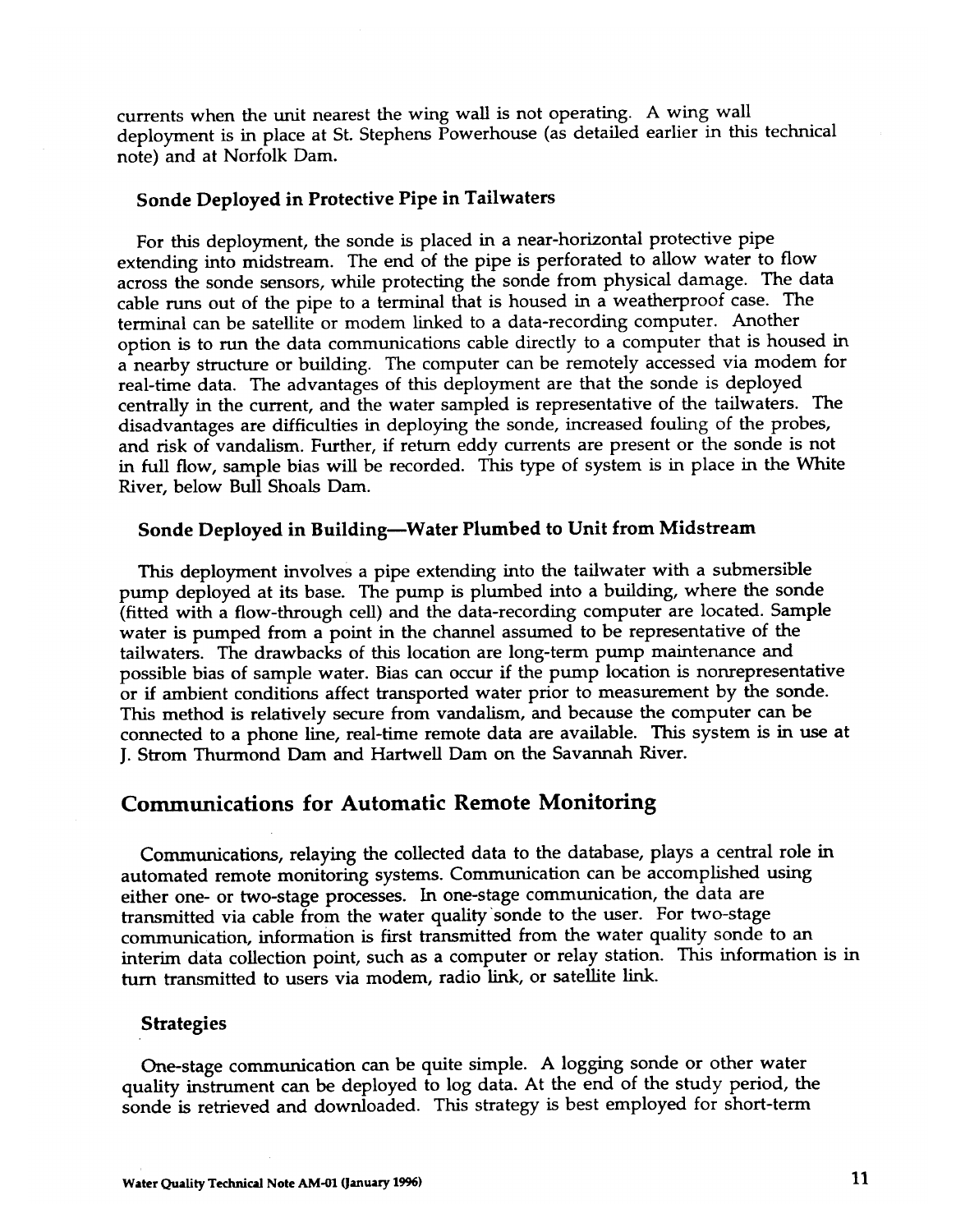studies. A second strategy is to comect a computer to a sonde using a data communications cable. This allows the computer to control the sonde and record the data. This computer might be located in the operator's office or control room where the operator can query the sonde for real-time data.

Two-stage communication allows greater versatility. If the data-recording computer is at a remote site, for example, a remotely operated dam, modems may be used to communicate from the monitor site to the central control room. Using this method, an operator can access real-time information, monitoring the releases from several remote sites from a central location.

Radio links can also be used for two-stage communications. Commercially available radio links can be used to control sondes and send data to a central receiving station, which stores the data. A similar method employs satellite linkages to transmit data to a central location. While these two methods are necessary for remote applications and applications having large amounts of electromagnetic interference (limiting the ability to use wire to carry the signals), their cost is substantially greater than modem communications discussed in the above paragraph

## **Interference**

When data transmission wires carry signals long distances (>15 m), electromagnet: interference can cause signal loss; weak, garbled signals; and incorrect information. This problem is often extreme in monitoring hydropower releases because signal transmission wires are often located near areas of high electromagnetic radiation (generators, switch yards, high-voltage transmission lines, and transformers). Several potential solutions exist, which vary in cost and installation difficulty.

A shielded cable can be used instead of the normal data transmission cable (typically telephone line). A greater degree of protection can be gained by enclosing the cable in grounded metal conduit. A second method is to use fiber optic cable and modems. With fiber optics, the signal is carried by light and thus is not susceptible to magnetic interference. A third method is to use commercially available radio links, which have built-in error correction capabilities in the software.

Depending on the severity of interference, one of these methods should be appropriate. A good strategy is to begin an application with shielded cable, the least expensive solution, and then employ a more expensive fix as necessary.

# **Conclusions**

**An** ideal sampling plan for hydropower release monitoring would include both manual and remote methods. However, if a compromise must be achieved, the resource manager must determine whether the release water quality problem requires short-term intermittent or long-term continuous data sets. Manual sampling is valuable when used in an exploratory manner. Manual sampling can determine if a degradation of water quality exists, the location of the worst and best water quality, and any gross changes with time or operation schedule. While labor intensive, manual sampling